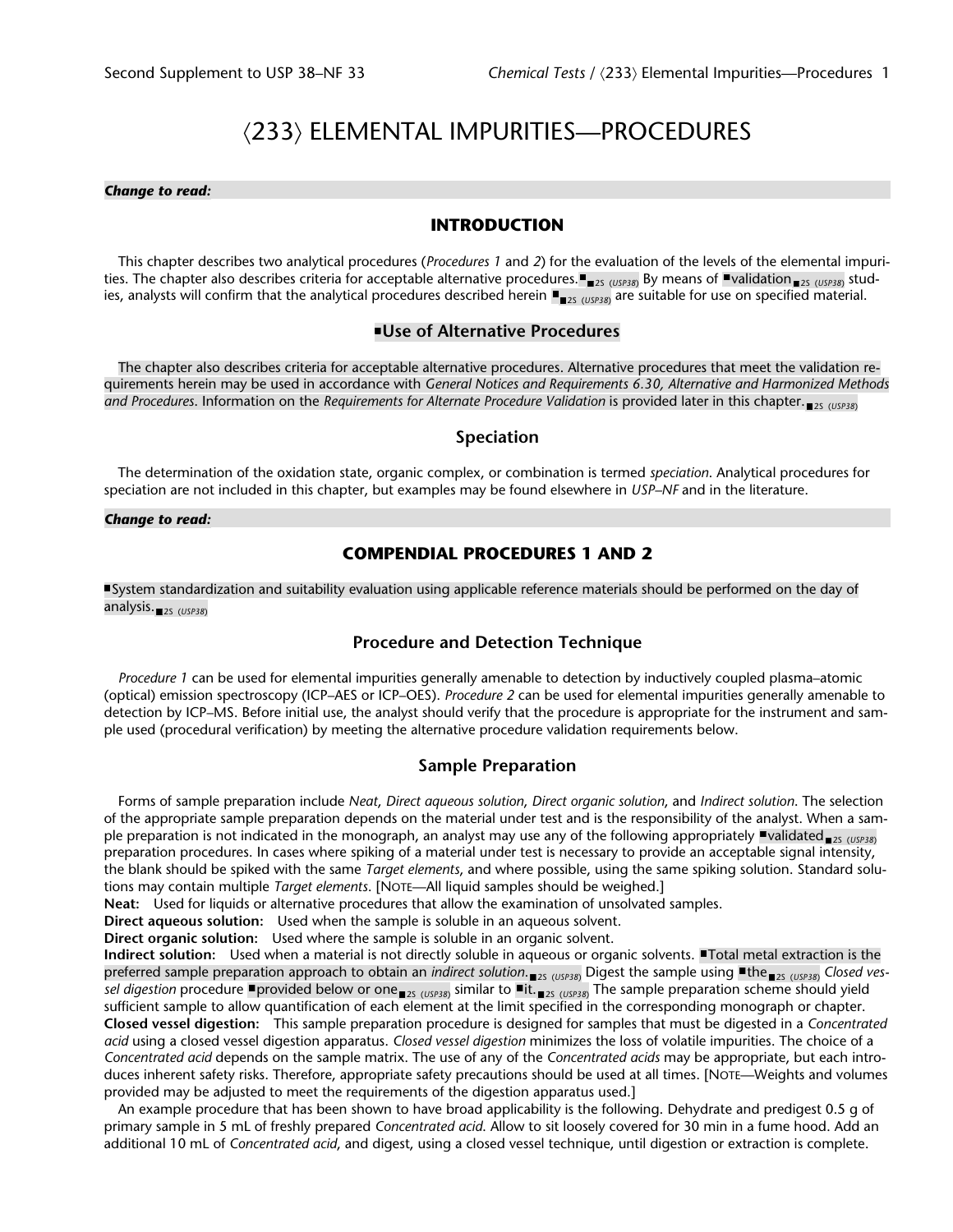Repeat, if necessary, by adding an additional 5 mL of *Concentrated acid*. [NOTE—Where closed vessel digestion is necessary, follow the manufacturer's recommended procedures to ensure safe use.]

Alternatively, leachate extraction may be appropriate with justification following scientifically validated metal disposition studies, which may include animal studies, speciation, or other means of studying disposition of the specific metal in the drug product.<sub>2S (USP38)</sub>

**Reagents:** All reagents used for the preparation of sample and standard solutions should be free of elemental impurities, in accordance with *Plasma Spectrochemistry*  $\langle 730 \rangle$ .

# **Procedure 1: ICP–■OES** 2S (*USP38*)

**Standardization solution 1:**  $\blacksquare$ **1.5**  $\blacksquare$ <sub>2S (*USP38)*</sub> of the *Target element(s)* in a *Matched matrix* 

**Standardization solution 2:** 0.5*J* of the *Target element(s)* in a *Matched matrix*

**Sample stock solution:** Proceed as directed in *Sample Preparation* above. Allow the sample to cool, if necessary. For mercury determination, add an appropriate stabilizer.

**Sample solution:** Dilute the *Sample stock solution* with an appropriate solvent to obtain a final concentration of the *Target elements* at NMT  $\blacksquare$ 1.5 <sub>2S (USP38)</sub>.

**Blank:** *Matched matrix*

**Elemental spectrometric system**

(See *Plasma Spectrochemistry*  $\langle 730 \rangle$ .)

**Mode:** ICP

**Detector:** Optical detection system

**Rinse:** Diluent used

**Standardization:** *Standardization solution 1*, *Standardization solution 2*, and *Blank*

#### **System suitability**

**Sample:** *Standardization solution 1*

**Suitability requirements**

**Drift:** Compare results obtained from *Standardization solution 1* before and after the analysis of the *Sample solution*.

**Suitability criteria:** NMT 20% for each *Target element*. [NOTE—If samples are high in mineral content, rinse system well <sub>2s (USP38)</sub> before introducing the *Sample* in order to minimize carryover.]

**Analysis:** Analyze according to the manufacturer's suggestions for program and wavelength. Calculate and report results on the basis of the original sample size. [NOTE—Appropriate measures must be taken to correct for matrix-induced interferences (e.g., wavelength overlaps).]

## **Procedure 2: ICP–MS**

**Standardization solution 1:**  $\blacksquare$ 1.5 <sub> $\blacksquare$ 2s (*USP38*) of the *Target element(s)* in a *Matched matrix*</sub>

**Standardization solution 2:** 0.5*J* of the *Target element(s)* in a *Matched matrix*

**Sample stock solution:** Proceed as directed for *Sample Preparation* above. Allow the sample to cool, if necessary. For mercury determination, add an appropriate stabilizer.

**Sample solution:** Dilute the *Sample stock solution* with an appropriate solvent to obtain a final concentration of the *Target elements* at NMT ■1.5<sub>■2S (USP38)</sub>.

**Blank:** *Matched matrix*

# **Elemental spectrometric system**

(See *Plasma Spectrochemistry*  $\langle 730 \rangle$ .)

**Mode:** ICP. [NOTE—An instrument with a cooled spray chamber is recommended. (A collision cell or reaction cell may also be beneficial.)]

**Detector:** Mass spectrometer

**Rinse:** Diluent used

**Standardization:** *Standardization solution 1*, *Standardization solution 2*, and *Blank*

**System suitability**

**Sample:** *Standardization solution 1*

**Suitability requirements**

**Drift:** Compare results obtained from *Standardization solution 1* before and after the analysis of the *Sample solution*.

**Suitability criteria:** *Drift* NMT 20% for each *Target element*. [NOTE—If samples are high in mineral content, rinse system well ■<sub>■2s (USP38)</sub> before introducing the *Sample* in order to minimize carryover.]

**Analysis:** Analyze according to the manufacturer's suggestions for program and *m*/*z*. Calculate and report results based on the original sample size. [NOTE—Appropriate measures must be taken to correct for matrix-induced interferences (e.g., argon chloride interference with arsenic determinations).]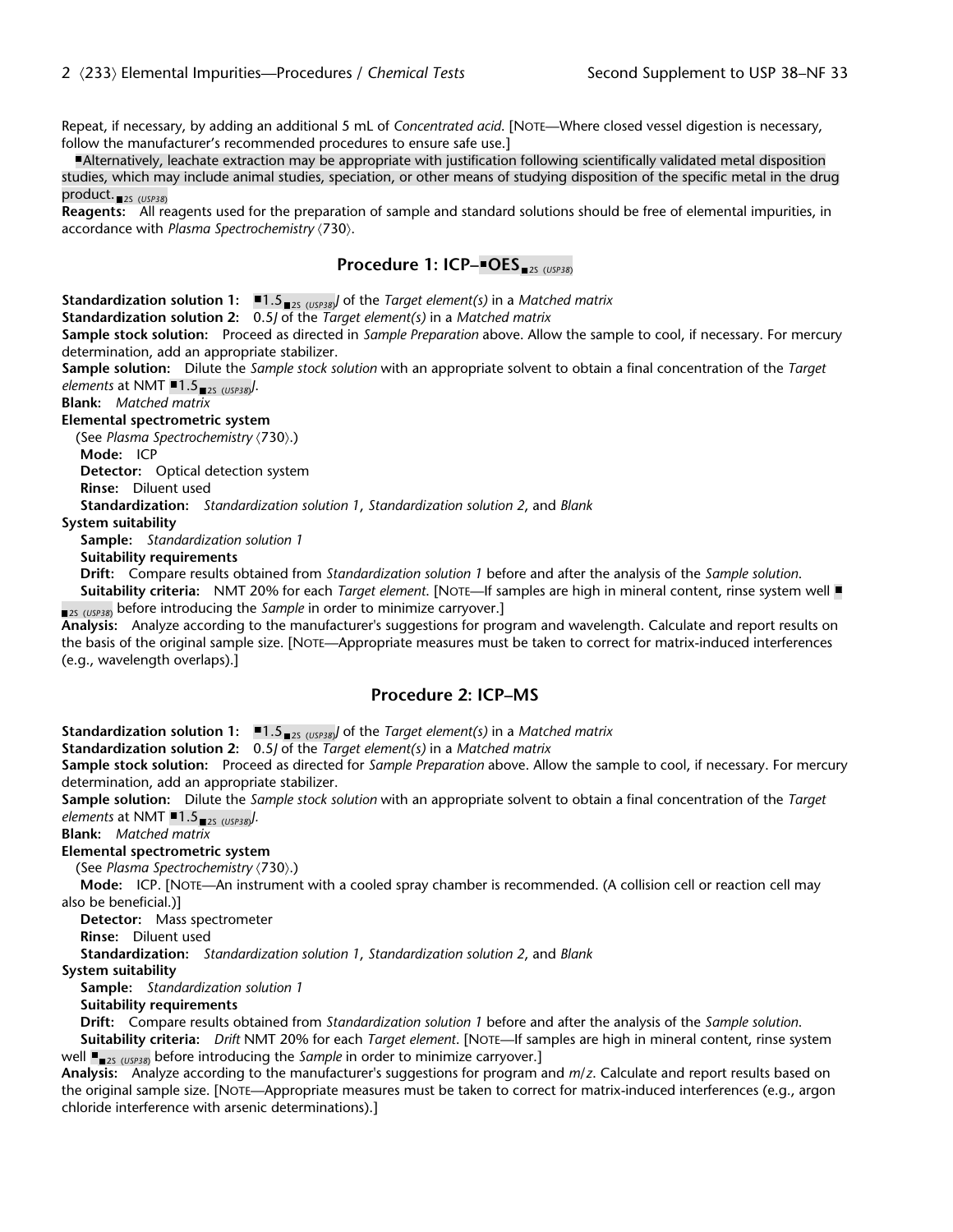*Change to read:*

# **REQUIREMENTS FOR** 2S (*USP38*)  **ALTERNATE PROCEDURE VALIDATION**

If the specified compendial procedures do not meet the needs of a specific application, an alternative procedure may be developed (see *General Notices and Requirements 6.30, Alternative and Harmonized Methods and Procedures*). Alternative procedures must be validated and shown to be acceptable, in accordance with the validation requirements for alternative procedures as described below.<sub>■2S (USP38)</sub> The level of validation necessary to ensure that an alternative procedure is acceptable depends on whether a limit test or a quantitative determination is **Specified in the monograph.<sub>■2S (USP38)</sub> The requirements for** the validation of an elemental impurities procedure for ■each<sub>■2s (USP38)</sub> type of determination are described below. ■Any alternative procedure that has been validated and meets the acceptance criteria that follow is considered to be suitable for use.

2S (*USP38*)

#### *Change to read:*

## **LIMIT PROCEDURES**

The following section defines the validation parameters for the acceptability of alternative limit procedures. Meeting these requirements must be demonstrated experimentally using an appropriate system suitability procedure and reference material.  $\blacksquare$ <sub>2S (USP38)</sub>

The suitability of the method must be determined by conducting studies with the material or mixture under test supplemented with known concentrations of each *Target element* of interest at the appropriate acceptance limit concentration. The material or mixture under test must be spiked before any sample preparation steps are performed.

## **Detectability**

**Standard solution:** A preparation of reference materials for the *Target element(s)* at the *Target concentration*

**Spiked sample solution 1:** Prepare a solution of sample under test, spiked with appropriate reference materials for the *Target elements* at the *Target concentration*, solubilized or digested as described in *Sample Preparation*.

**Spiked sample solution 2:** Prepare a solution of the sample under test, spiked with appropriate reference materials at 80% of the *Target concentration* for the *Target elements*, solubilized or digested as described in *Sample Preparation*.

**Unspiked sample solution:** A sample of material under test, solubilized or digested in the same manner as the *Sample solutions*

#### **Acceptance criteria**

**Non-instrumental procedures:** *Spiked sample solution 1* provides a signal or intensity equivalent to or greater than that of the *Standard solution*. *Spiked sample solution 2* must provide a signal or intensity less than that of *Spiked sample solution 1*. [NOTE—The signal from each *Spiked sample solution* is NLT the *Unspiked sample solution* determination.]

**Instrumental procedures:** The average value of the three replicate measurements of *Spiked sample solution 1* is within ±15% of the average value obtained for the replicate measurements of the *Standard solution*. The average value of the replicate measurements of *Spiked sample solution 2* must provide a signal intensity or value less than that of the *Standard solution*. [NOTE—Correct the values obtained for each of the spiked solutions using the *Unspiked sample solution*.]

## **Precision for Instrumental Methods (Repeatability)**

[NOTE—Non-instrumental precision is demonstrated by meeting the *Detectability* requirement above.] **Sample solutions:** Six independent samples of the material under test, spiked with appropriate reference materials for the *Target elements* at the *Target concentration*

**Acceptance criteria**

**Relative standard deviation:** NMT 20% for each *Target element*

## **Specificity**

The procedure must be able to unequivocally assess (see *Validation of Compendial Procedures*  $(1225)$ ) each *Target element* in the presence of components that may be expected to be present, including other *Target elements*, and matrix components.

#### *Change to read:*

# **QUANTITATIVE PROCEDURES**

The following section defines the validation parameters for the acceptability of alternative quantitative procedures. Meeting these requirements must be demonstrated experimentally, using an appropriate system suitability procedure and reference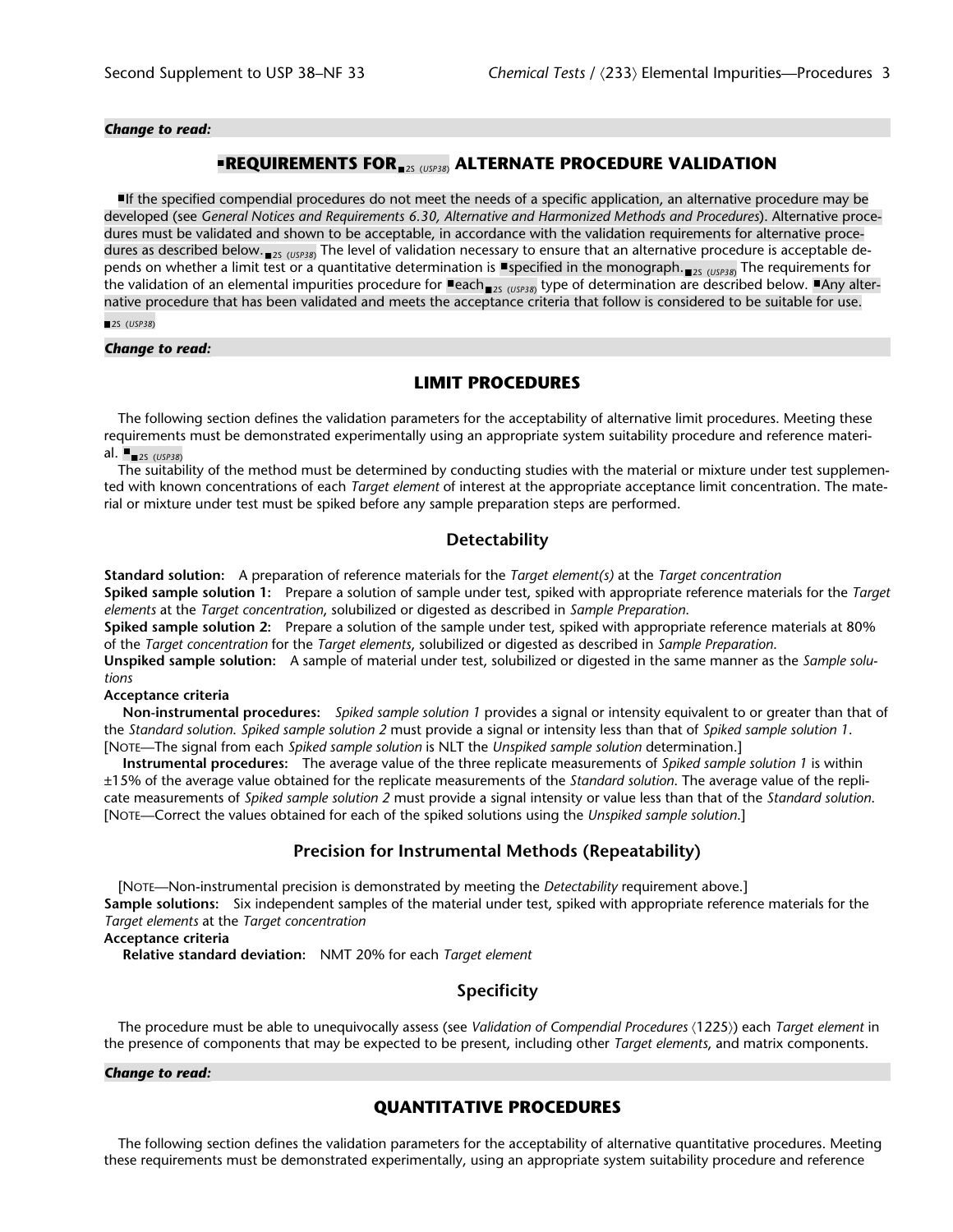materials. Meeting these requirements demonstrates that the procedure is equivalent to the compendial procedure for the purpose of quantifying the *Target elements*.

#### **Accuracy**

**Standard solutions:** Prepare solutions containing the *Target elements* at concentrations ranging from 50% to 150% of *J*, using appropriate reference materials.

**Test samples:** Prepare samples of the material under test spiked with appropriate reference materials before any sample preparation steps (digestion or solubilization) at concentrations ranging from 50% to 150% of *J* for each *Target element*. **Acceptance criteria**

**Spike recovery:** 70%–150% for the mean of three replicate preparations at each concentration

## **Precision**

#### REPEATABILITY

**Test samples:** Six independent samples of material under test (taken from the same lot) spiked with appropriate reference materials for the *Target element(s)* at the indicated level

**Acceptance criteria**

**Relative standard deviation:** NMT 20% ■(N = 6)<sub>■2S (USP38)</sub> for each *Target element* 

# **INTERMEDIATE PRECISION (**25 (USP38)RUGGEDNESS<sup>(25)</sup>25 (USP38)

Perform the *Repeatability* analysis **a**gain either on a different day, with a different instrumentation, with a different analyst, or a combination thereof. Combine the results of this analysis with the *Repeatability* analysis so the total number of analyses is 12.<sub>■2S (USP38)</sub>

**Acceptance criteria**

**Relative standard deviation:** NMT 25% ■(N = 12)<sub>■25 (USP38)</sub> for each *Target element* 

## **Specificity**

The procedure must be able to unequivocally assess (see  $(1225)$ ) each *Target element* in the presence of components that may be expected to be present, including other *Target elements*, and matrix components.

## **Limit of Quantitation, Range, and Linearity**

Demonstrated by meeting the *Accuracy* requirement.

#### *Change to read:*

# **APPENDIX**

**Concentrated acid:** Concentrated ultra-pure nitric, sulfuric, hydrochloric, or hydrofluoric acids or *Aqua regia* **Aqua regia:** *Aqua regia* is a mixture of concentrated hydrochloric and nitric acids, typically at ratios of 3:1 or 4:1, respectively.

**Matched matrix:** Solutions having the same solvent composition as the *Sample solution*. In the case of an aqueous solution, *Matched matrix* would indicate that the same acids, acid concentrations, and mercury stabilizer are used in both preparations. **Target elements:** Elements with the potential of being present in the material under test. Include arsenic (As), cadmium (Cd), lead (Pb), and mercury (Hg) in the target element evaluation when testing is done to demonstrate compliance. *Target elements* should also include any elements that may be added through material processing or storage. <sub>25 (USP38)</sub> **Target limit or Target concentration:** The acceptance value for the elemental impurity being evaluated. Exceeding the *Target limit* indicates that a material under test exceeds the acceptable value. The determination of compliance is addressed in other chapters. [NOTE—When applying this chapter to *Elemental Impurities—Limits* á232ñ and *Elemental Contaminants in Dietary Supplements*  $\langle 2232 \rangle$ *, Target limits* can be approximated by dividing the *Daily Dose PDEs* by the maximum daily dose for the *Drug Product Analysis Option* in (232) or the *Daily Serving PDE* divided by the maximum daily serving size in (2232).] **J:** The concentration (w/w) of the element(s) of interest at the *Target limit*, appropriately diluted to the working range of the instrument. For example, if the target elements are lead and arsenic for an analysis of an oral solid drug product with a daily dose of 10 g/day using inductively coupled plasma–mass spectrometry (ICP–MS), the target limit for these elements would be

0.5 µg/g and  $\blacksquare$ 1.5  $\blacksquare$ <sub>2S (USP38)</sub> µg/g (see *Table 2* in  $(232)$ ). However, in this case, the linear dynamic range of the ICP–MS is known to extend from 0.01 ng/mL to 0.1 µg/mL for these elements. Therefore, a dilution factor of at least ■1:100<sub>■25 (USP38)</sub> is